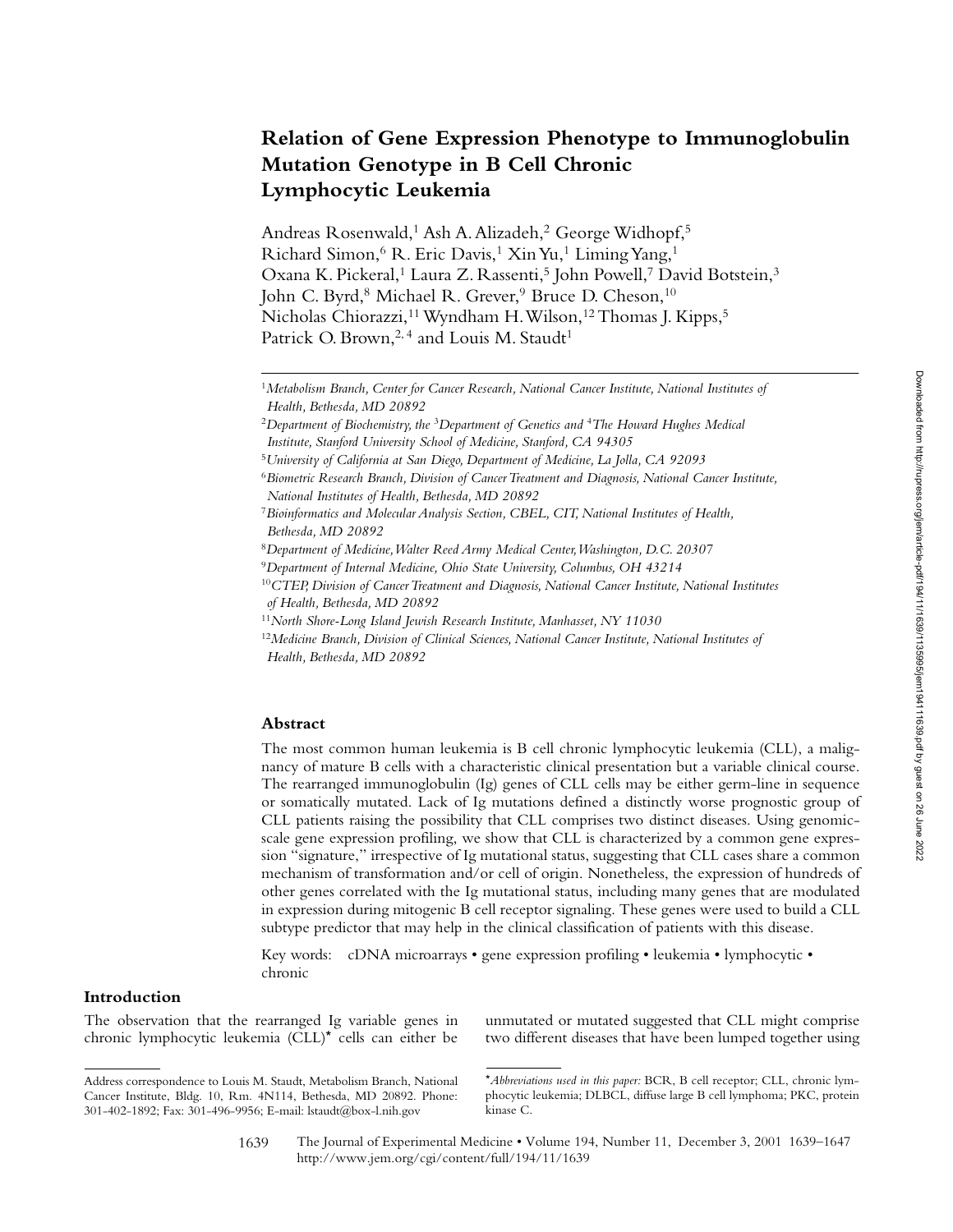standard diagnostic methods (1–3). Somatic hypermutation of Ig genes is a specialized diversification mechanism that is activated in B cells at the germinal center stage of differentiation (4, 5). Thus, it was suggested that CLL might include two disparate malignancies, one derived from an Ig-unmutated, pregerminal center B cell, and the other from an Igmutated B cell that has passed through the germinal center. This "two disease" model of CLL was further supported by the observation that Ig-unmutated and Ig-mutated CLL patients had distinctly different clinical courses (2, 3). This model predicts that Ig-unmutated and Ig-mutated CLL would not be highly related to each other in gene expression. A precedent for this model is found in the recent demonstration that another lymphoid malignancy, diffuse large B cell lymphoma (DLBCL), actually includes two distinct diseases that are morphologically indistinguishable but which have largely nonoverlapping gene expression profiles (6). An alternative hypothesis is that all cases of CLL have a common cellular origin and/or a common mechanism of malignant transformation. This model predicts that Igmutated and Ig-unmutated CLL cases should share a gene expression signature that is characteristic of CLL.

To test these two models, and to identify molecular differences between CLL patients that might influence their clinical course, we determined the gene expression phenotype of CLL on a genomic scale using Lymphochip cDNA microarrays (6, 7). Our data demonstrate that CLL, irrespective of the Ig mutational status, is defined by a characteristic gene expression signature, thus favoring the notion that all cases share some aspects of pathogenesis. Nonetheless, we found hundreds of genes differentially expressed between Ig-unmutated and Ig-mutated CLL providing the first molecular insight into the biological mechanisms that lead to the divergent clinical behaviors of these subgroups of CLL patients. The unexpected finding that B cell activation genes were differentially expressed between the two Ig-mutational subgroups in CLL suggests the intriguing possibility that signaling pathways downstream of the B cell receptor (BCR) contribute to the more aggressive clinical behavior of the Ig-unmutated subtype.

#### **Materials and Methods**

*Microarray Procedures.* Peripheral blood samples from CLL patients diagnosed according to National Cancer Institute guidelines (8) were obtained after informed consent and were treated anonymously during microarray analysis. 33 CLL patients studied had not received chemotherapy at the time of sample acquisition and four patients had received prior treatment. Ig mutational status was only studied in untreated patients. Leukemic cells from CLL blood samples were purified by magnetic selection for CD19- (Miltenyi Biotec) at 4°C before mRNA extraction and microarray analysis. Other mRNA samples from normal and malignant lymphoid populations have been described previously as have cell purification methods and array methods (6). All microarray experiments used the Cy5 dye to generate the experimental cDNA probe from mRNA of normal and malignant lymphocytes, and the Cy3 dye to generate the reference cDNA probe from mRNA pooled from nine lymphoma cell lines as described previously (6). Expression data presented in Figs. 1, 4, and 5 are available at http: //llmpp.nih.gov/cll.

Initial microarray data selection was based on fluorescence signal intensity. Each selected data point either had 100 relative fluorescent units (RFU's) above background in both the Cy3 and Cy5 channels, or 500 RFU's above background in either channel alone. A supervised selection of genes preferentially expressed in CLL cells (see Fig. 1 A) was performed as follows. First, we used the fact that the majority of cell lines that were used to construct the reference pool of mRNA were derived from DLBCL. The percentage of CLL samples with expression ratio  $>3$  relative to the reference cell line pool was calculated, and the same calculation was also performed for the DLBCL samples. Genes were selected for which  $>50\%$  of the CLL samples, and  $\leq 25\%$  of the  $DLBCL$  samples, had ratios  $\geq$ 3. Additionally, genes were selected if the average CLL ratio was greater than the average DLBCL ratio by greater than threefold. For Fig. 1 B, representative genes were chosen from Fig. 1 A by computing the average expression in CLL samples and the average expression in resting B cell samples (adult and cord blood B cells). CLL signature genes were chosen to be at least twofold more highly expressed in CLL than in resting B cells and CLL/resting B cell genes were chosen to be expressed equivalently (within twofold) in the two sample sets. Duplicate array elements representing the same genes were removed. Germinal center genes were chosen from a previous analysis (6).

RT-PCR. 500 ng poly-A<sup>+</sup> mRNA was used to generate first strand cDNA using Superscript (Life Technologies) together with random hexamers and oligo-dT primers. ZAP-70 oligonucleotide primers (5' TCTCCAAAGCACTGGGTG 3', 5' AGCT-GTGTGTGGAGACAACCAAG 3) were then used for PCR amplification for 27 cycles.

*Statistical Analysis.* A two-group t-statistic on log2 expression ratios was used to measure the ability of each array element to discriminate between the two CLL mutational subtypes univariately. For multivariate subtype prediction, we used a linear combination of log2 expression ratios for array elements that were significant at the  $P \leq 0.001$  significance level in the univariate analysis. The expression ratios were weighted in the linear combination by the univariate t statistics. The linear combination was computed for each sample and the average linear combination was computed for each CLL subtype. The midpoint of the two CLL subtype means was used as a cut-point for subtype prediction. For the cross-validation analysis, the subtype predictor was calculated by sequentially omitting one sample from the test set of cases, and using the remaining cases to generate the predictor. In Fig. 4 B, calculation of the *P* value from the permutation distribution of the t-statistic also demonstrated the high statistical significance of the differential gene expression between the CLL subtypes (data not shown). Classification was determined on all CLL cases with the exception of CLL-60 (Ig-unmutated) and CLL-21 and CLL-51 (minimally mutated cases).

In Fig. 5, the choice of B cell activation genes was made as follows. The B cell activation series of microarray experiments included several different stimulations with anti-IgM for 6, 24, and 48 h for each Lymphochip array element, we averaged the data at each activation time point, and then selected those elements that gave a twofold induction compared with the resting B cell average for at least one time point.

## **Results**

*The Gene Expression Signature of CLL.* We profiled gene expression in CLL samples  $(n = 37)$  using Lymphochip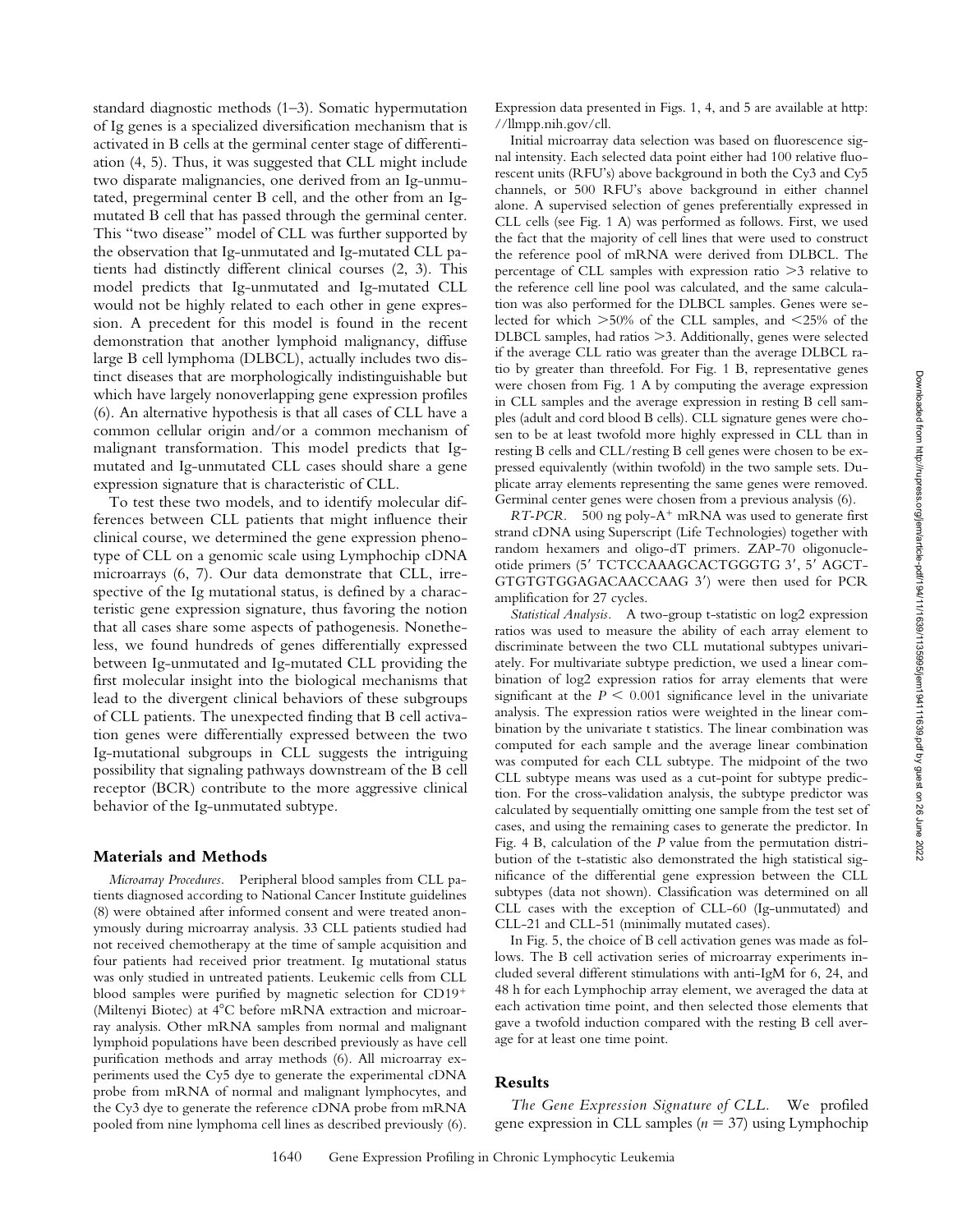cDNA microarrays containing 17,856 human cDNAs (7). To facilitate comparison of each CLL mRNA sample with the others and with previously generated data sets, we compared gene expression in each CLL mRNA sample to a common reference mRNA pool prepared from lymphoid cell lines (6, 7). Using this strategy, the relative gene expression in the CLL cases could be compared with other B cell malignancies (DLBCL and follicular lymphoma) and of normal B cell and T cell subpopulations. Fig. 1 A presents expression data from 328 Lymphochip array elements representing  $\sim$ 247 genes that were selected in a supervised fashion (see Materials and Methods) to be more highly expressed in the majority of CLL samples than in DLBCL samples  $(n = 40)$ . These genes fall into two broad categories, which are highlighted by representative genes in Fig. 1 B. Genes in the first category define a CLL gene expression "signature" that distinguishes CLL from various normal B cell subsets and from other B cell malignancies. The CLL signature genes were not expressed highly in resting blood B cells or in germinal center B cells. This group of genes includes several named genes not previously suspected to be expressed in CLL (e.g., Wnt3, titin, Ror1) as well as a number of novel genes from various normal and malignant B cell cDNA libraries. By contrast, CLL cells lacked expression of most genes that are preferentially expressed in germinal center B cells (Fig. 1 C). In addition to this set of CLL signature genes, CLL preferentially expressed a set of genes that distinguish resting, G0 stage blood B cells from mitogenically activated blood B cells and germinal center B cells that are traversing the cell cycle (Fig. 1 B). The expression of these resting B cell genes by CLL cells is consistent with the indolent, slowly proliferating character of this malignancy.

One of these resting B cell samples was prepared from human cord blood that is enriched for B cells bearing the CD5 surface marker, a B cell subpopulation that has been proposed to be the normal counterpart of CLL. The cord blood B cells were  $>$ 80% CD5<sup>+</sup> by FACS® analysis (data not shown) whereas resting B cells from adult blood are 10-20% CD5<sup>+</sup> (9). We did not observe notably higher expression of the CLL signature genes in the cord blood B cell sample than in the adult B cell sample (Fig. 1) and no overall correlation in the expression of genes in Fig. 1 was observed between CLL and either adult or cord blood B cells (Pearson correlation coefficients  $-0.27$  and  $-0.21$ , respectively). Thus, our gene expression profiling analysis does not provide support for the hypothesis that the CD5- B cell is a CLL precursor. It is certainly possible, however, that the expression of the CLL signature genes might be due to the oncogenic mechanisms of CLL and therefore might not be a feature of any normal B cell subpopulation.



Figure 1. Discovery of a common gene expression phenotype in CLL. (A) 328 Lymphochip array elements representing  $\sim$ 247 genes that were more highly expressed as mRNA in the majority of CLL samples relative to DLBCL samples. The expression data are presented as a matrix in which the rows represent individual genes, and the columns represent individual mRNA samples. The relative level of gene expression is depicted according to the color scale shown at the bottom. Gray squares indicate missing or excluded data. (B) Relative expression levels of selected genes from A in mRNA samples presented in the following order, from left to right: cell lines (JVM-HH, OCI-Ly10, OCI-Ly3, U937); T cells (adult, CD4<sup>+</sup>, unstimulated; neonatal, CD4-, unstimulated; fetal, CD4<sup>+</sup>, unstimulated; adult, CD4<sup>+</sup>, - PMA [P] and ionomycin [I]; neonatal cord blood T cells, + P and I; fetal,  $CD4^+$ , + P and I), resting B-cells (cord blood CD19<sup>+</sup> B cells; adult blood CD19- B cells), activated B cells (adult blood B cells, anti-IgM + CD40L 6 h; adult blood B cells, anti-IgM 24 h; adult blood B cells, anti-IgM + CD40L 24 h; adult blood B cells, anti-IgM + IL-4 24 h), adult blood memory B-cells (CD27-), tonsil germinal center B cells, follicular lymphomas  $(n = 7)$ ,



1641 Rosenwald et al.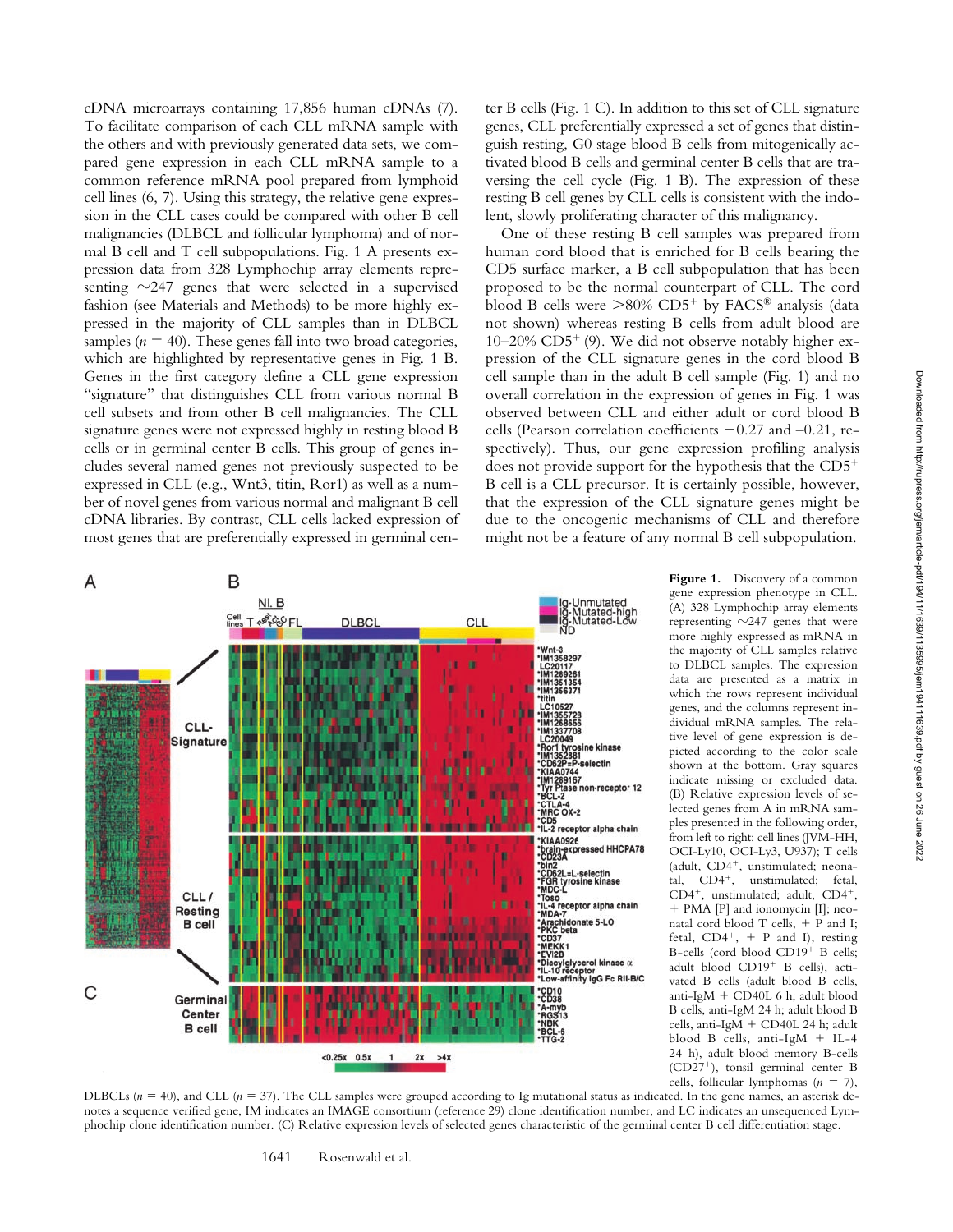*Ig Mutational Status.* The expressed Ig heavy chain genes were sequenced from 28 CLL cases and compared with known germ-line encoded Ig  $V_H$  segments as described previously (10) (Fig. 2 A). By convention,  $V_H$  sequences that matched known germ line sequences with 98% identity were considered unmutated, as any minor differences observed in this group were assumed to reflect genetic polymorphism (1–3). By this criterion, 16 CLL cases in our study set were unmutated. The remaining cases were further separated into a group of 10 highly mutated cases ( $\leq$ 97% identity with any germ-line V<sub>H</sub> segment) and a group of two cases that were minimally mutated  $(>97\%$  but  $\leq 98\%$  identity with known germ-line  $V_H$  genes). CLL cases were grouped in Fig. 1 according to Ig mutational status as indicated. Although some variation in expression of the CLL signature and CLL/resting B cell genes was evident between CLL patients, most patients in each Ig mutational subtype highly expressed these genes at comparable levels. Furthermore, an unsupervised hierarchical clustering of the CLL cases using 10,249 Lymphochip array elements resulted in a clustering dendrogram in which the Ig-unmutated and Ig-mutated CLL cases were extensively intermingled (data not shown). Thus, the overall gene expression profiles of the two CLL subtypes were largely overlapping.

Segregation of our patients according to Ig mutational status revealed that Ig-unmutated CLL patients had a significantly worse clinical course, requiring earlier treatment, than the Ig-mutated CLL patients (Fig. 2 B), in keeping with previous reports (2, 3).

*CLL Subtype Distinction Genes.* Given the dramatically different clinical behavior of the Ig-unmutated and Igmutated CLL patients, it was evident that gene expression differences should be discernible between these groups. To both discover such genes and statistically validate their relationship to the Ig-mutational subgroups, we conducted the Ig mutational analysis independently and sequentially in two random subsets of our CLL patients (Fig. 3). The "training" set consisted of 10 Ig-unmutated cases and eight Ig-mutated cases. In this gene discovery phase, we assigned the minimally mutated CLL cases to the mutated class. The mean expression of each gene was then calculated for both mutational subgroups and the statistical significance of the difference of these means was determined. All genes that discriminated between the mutational subgroups at a significance of  $P \le 0.001$  ( $n = 56$ ) were used to form a "predictor" that could be used to assign a CLL sample to a mutational subgroup based on gene expression (see Methods).

The performance of this CLL subtype predictor was initially tested using a cross-validation strategy (Fig. 3 A). One of the 18 CLL samples in the training set was omitted, the statistically significant genes were determined, and a predictor was calculated based on the remaining 17 samples. The omitted sample was then assigned to a CLL subtype based



**Figure 2.** Analysis of somatic mutations in the Ig VH genes in 28 CLL patients and correlation with their clinical courses. (A) V<sub>H</sub> gene usage and distribution of replacement  $(A)$  and silent  $(\star)$  mutations in the complementarity determining regions (CDRs) and framework regions (FWs). #,  $V_H$  sequence most homologous to multiple cDNA sequences. (B) Kaplan-Meier curve comparing the time from diagnosis to treatment between CLL patients with mutated and unmutated  $V_H$  genes. Median time to treatment in Ig-mutated CLL: 95 mo; median time to treatment in Ig-unmutated CLL: 28 mo. The difference is significant at the  $P = 0.001$  level (log-rank test).

1642 Gene Expression Profiling in Chronic Lymphocytic Leukemia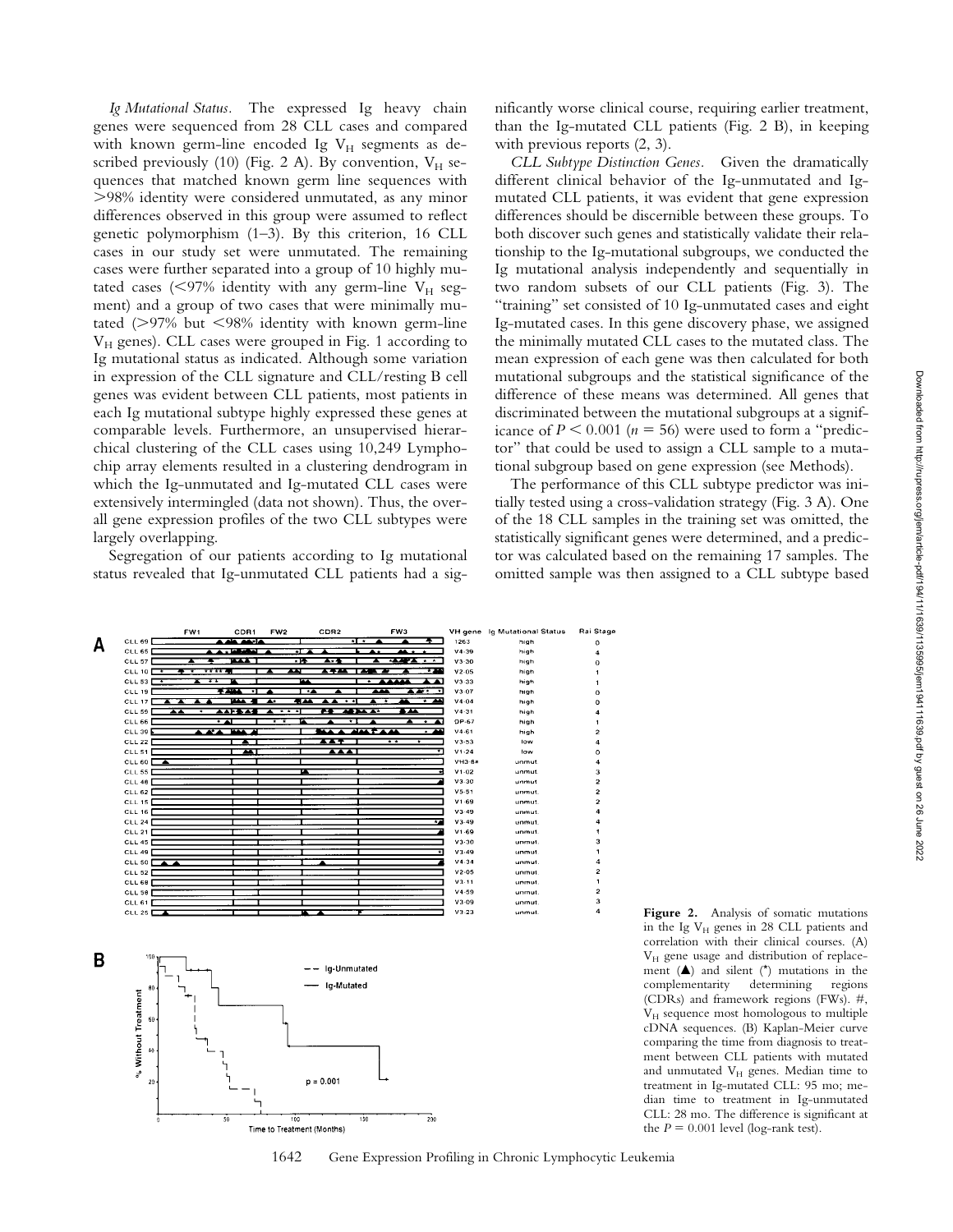

Figure 3. Statistical methodology for the creation and validation of an Ig-mutational status predictor in CLL. (A) Performance of the predictor using a cross-validation strategy. (B) Performance of the Ig-mutational subtype predictor in a test set of six unmutated (\*) and four mutated CLL  $(\Delta)$  samples.

on gene expression using this predictor. The Ig mutational status of 17 CLL samples was correctly assigned by this procedure with one misassignment. To test the statistical significance of this result, we created 1,000 random permutations of the assignments of CLL samples to the Ig mutation subgroups. For each permutation, the cross-validation process described above was repeated. Only one of the 1,000 random permutations generated a predictor that performed as well as the predictor based on the unpermutated data, demonstrating that the significance of the gene expression difference between the CLL subtypes was  $P = 0.001$ .

As a final test of the CLL subtype predictor, we determined the Ig mutational status of a "test" set of 10 additional CLL cases and used the predictor derived from the training set to assign the cases in this test set to a CLL subtype based on gene expression in a blinded fashion (Fig. 3 B). Nine out of ten of the test cases were correctly assigned, showing the ability of the CLL subtype predictor to correctly assign new CLL cases based on gene expression data that was not used to generate the predictor. The one misclassified CLL case (CLL-60) clearly was an outlier in gene expression (see below). Taken together with the cross-validation results, these data demonstrate that gene expression can define CLL subtypes that have different degrees of Ig mutation.

An important practical benefit of these findings would be to create a diagnostic test for the CLL subtypes based upon gene expression. In this regard, one of the most differentially expressed genes from the analysis of the training set of cases, ZAP-70, could classify all of the cases in both the training and the test set with 100% accuracy. Likewise, predictors based on two genes (ZAP-70 and IM1286077) or three genes (ZAP-70, IM1286077, activation-induced C-type lectin) discovered using the training set formed CLL subtype predictors that performed with 100% accuracy on the training set and test set of CLL cases.

We next expanded our search for CLL subtype distinction genes using data from both the training set and test set of CLL cases. The two CLL cases with minimal Ig mutations (CLL-22 and CLL-51) were excluded based on the possibility that their Ig sequences might actually represent as yet undescribed polymorphic  $V_H$  alleles. CLL-60 was excluded based on its unusual gene expression characteristics that led to its misclassification by the CLL subtype predictor. Fig. 4 A presents 205 Lymphochip array elements  $(\sim$ 175 genes) that were differentially expressed between the CLL subtypes with a statistical significance of  $P \leq$ 0.001. Hierarchical clustering of the CLL cases based on expression of these genes placed the majority of Ig-unmutated CLL cases in one cluster and the Ig-highly mutated CLL cases in another. As expected, CLL-60 was more closely aligned with the Ig-mutated CLL cases, though it was an outlier from the major cluster of Ig-mutated CLL cases. Interestingly, both of the CLL cases with a low Ig mutational load were also outliers, though they were more closely related to the Ig-mutated CLL subtype than to the Ig-unmutated CLL subtype. These data define two predominant CLL subtypes that differ in the expression of hundreds of genes but also demonstrate that additional minor CLL subtypes may exist that have distinct gene expression profiles. Fig. 4 B highlights some of the genes that most strongly differentiate between the CLL subtypes. ZAP-70 was the most tightly discriminating gene, with an average 4.3-fold higher expression in Ig-unmutated CLL than in Ig-mutated CLL  $(P < 10^{-6})$ . RT-PCR analysis confirmed ZAP-70 expression in two Ig-unmutated CLL cases (CLL-48 and CLL-49), in contrast to CLL-66 and CLL-69 that were Ig-mutated (Fig. 4 C). Surprisingly, ZAP-70 expression was also observed in several B cell lines (LILA, LK-6, OCI-Ly2), but not in many others (Raji; Fig. 4 C, and data not shown).

*Relationship between B Cell Activation and the CLL Subtype Distinction.* Several of the CLL subtype distinction genes are known or suspected to be induced by protein kinase C (PKC) signaling, including activation-induced C-type lectin (11), MDS019, a very close paralogue of phorbolin 1 (12), and gravin, a scaffold protein that binds PKC and may regulate its activity (13). One mechanism by which PKC is activated in B cells is through BCR signaling (14). Therefore, we investigated whether the CLL subtype distinction genes are regulated during activation of blood B cells, using a gene expression database generated previously using Lymphochip microarrays (6). Strikingly, many of the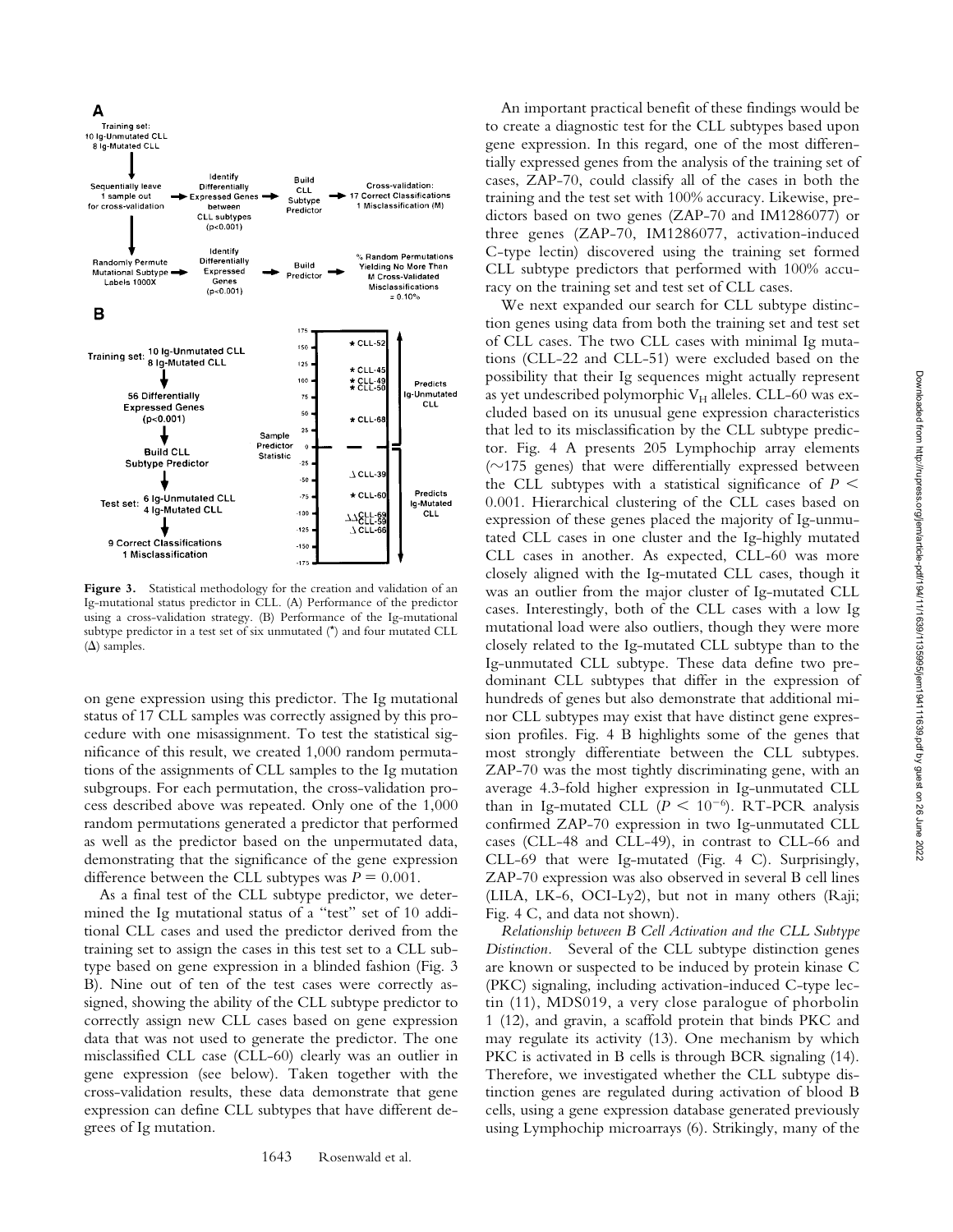

**Figure 4.** Relative gene expression levels of CLL subtype distinction genes. (A) Hierarchical clustering of gene expression data for 205 array elements representing  $\sim$ 175 genes that were differentially expressed between mutated and unmutated CLL samples (*P*  0.001). (B) Hierarchical clustering of genes that most strongly discriminated between the CLL subtypes. Also shown for each gene is the ratio of mean expression of the gene in Ig-unmutated CLL samples (excluding CLL-60) versus mean expression in Ig-mutated (high) CLL samples, together with the *P* values (Student's *t* test) that quantitate the significance of the difference in mean expression between the two CLL subtypes. (C) RT-PCR analysis of ZAP-70 expression. Shown are data from two Ig-unmutated and two Ig-mutated CLL cases, a T cell line (Jurkat), various B cell lines found by microarray analysis to express ZAP-70 (LILA, LK6, OCI-Ly2), and a B cell line not expressing ZAP-70 (Raji; C, and data not shown). The control lane represents a reaction in which the reverse transcriptase was omitted.

genes that were more highly expressed in Ig-unmutated CLL were induced during activation of blood B cells (Fig. 5 A). Many of these genes encode proteins involved in cell cycle control (e.g., cyclin D2) or in cellular metabolism required for cell cycle progression (e.g., HPRT and other nucleotide modifying enzymes). Conversely, the majority of the genes that were expressed at lower levels in Igunmutated CLL were strongly downmodulated during B cell activation (Fig. 5 B). These results demonstrate that the CLL subtype distinction genes are enriched for genes that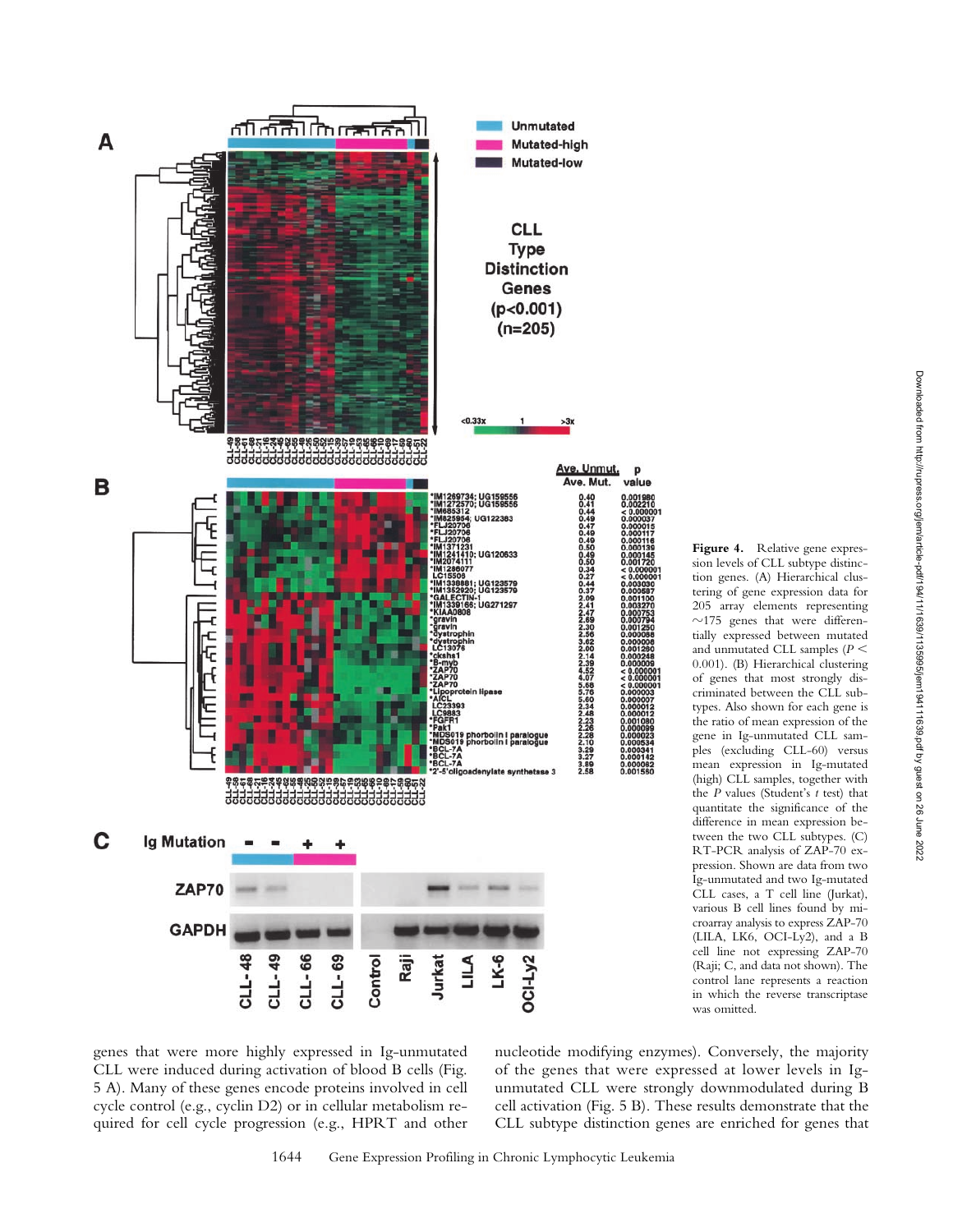

Figure 5. (A and B) Response of CLL subtype distinction genes during B cell activation. Gene expression data from the following B cell samples is depicted: 1, gene expression average from three resting B cell samples; 2, blood B cells, anti-IgM 6 h; 3, blood B cells, anti-IgM + CD40L 6 h; 4, blood B cells, anti-IgM + IL-4; 5, blood B cells, anti-IgM +  $CD40L$  + IL-4; 6, blood B cells, anti-IgM 24 h; 7, blood B cells, anti-IgM + CD40L  $24$  h; 8, blood B cells, anti-IgM + IL-4 24 h; 9, blood B cells, anti-IgM + CD40L + IL-4 24 h; 10-11, blood B cells, anti-IgM + CD40L + IL-4 48 h. (C) Percentage of CLL subtype distinction genes (red bar) and all 'Lymphochip' genes (blue bar) that are induced during B cell activation.

are modulated in expression by B cell activation. Indeed, 47% of the CLL subtype distinction genes were induced during B cell activation, whereas only 18% of all Lymphochip genes were in this category (Fig. 5 C).

## **Discussion**

The comprehensive profiling of gene expression in CLL presented here provides a new molecular framework for understanding the etiology of this leukemia and the divergent clinical courses of these patients. Using genomic-scale gene expression profiling, we addressed a current controversy in CLL pathogenesis, namely whether this diagnosis comprises more than one disease entity. CLL patients have been subdivided based on the Ig mutational status of their leukemic cells (1–3), but it was unclear whether these patients had molecularly distinct diseases. Our data demonstrate that all CLL patients share a characteristic gene expression signature in their leukemic cells. These findings support a model in which all cases of CLL have a common cell of origin and/or a common mechanism of malignant transformation. In this model, the CLL-specific gene expression signature might represent the gene expression signature of a common normal precursor cell or it might reflect the downstream gene expression consequences of a common oncogenic event. These findings are in contrast to the previous observation that DLBCL consists of two disease entities that did not have overlapping gene expression outside of genes involved in proliferation and in the host response to the tumor (6).

Previously unsuspected features of CLL biology emerge from its gene expression profile, generating a wealth of hypotheses to guide future studies of this disease. CLL cells proliferate slowly in vivo, driven by unknown signals. Therefore, it is notable that Wnt-3 was highly, and selectively, expressed in CLL (Fig. 1 B). The Wnt gene family encodes secreted proteins that signal through cell surface receptors of the frizzled family to control development and mediate malignant transformation (15). Intriguingly, another CLL signature gene, Ror1, encodes a receptor tyrosine kinase with an extracellular domain that resembles a Wnt interaction domain of frizzled (16). Recently, Wnt-3 has been shown to promote proliferation of mouse bone marrow pro-B cells by initiating signaling events leading to transcriptional activation by LEF-1(17). Thus, CLL cells may use an autocrine mechanism of proliferation that is used normally by B cell progenitors.

We nevertheless also found that the expression of hundreds of other genes correlated with the Ig mutational status in CLL, providing insights into the biological mechanisms that lead to the divergent clinical behaviors of CLL patients. The most differentially expressed gene between the CLL subtypes was ZAP-70, a critical kinase that transduces signals from the T cell antigen receptor, and is preferentially expressed in normal T lymphocytes (18). Differential expression of ZAP-70 between CLL subtypes was therefore surprising since its expression in normal B cells has not been previously reported. However, by microarray analysis and RT-PCR analysis we found that ZAP-70 mRNA is highly expressed in some B lymphoma cell lines along with being differentially expressed by the CLL subtypes. A ZAP-70–related kinase, syk, transduces signals from the BCR (19), raising the possibility that ZAP-70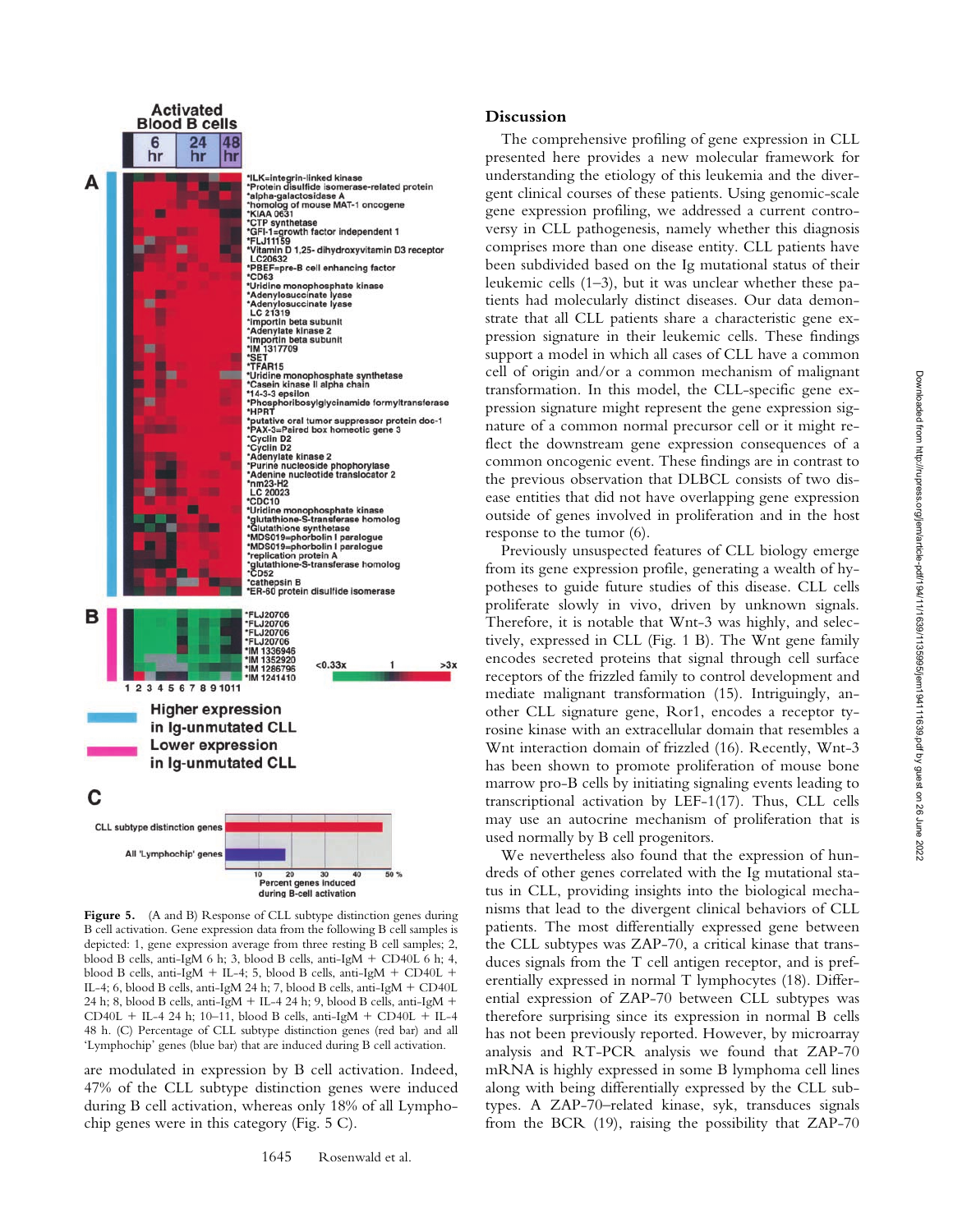might alter BCR signaling in CLL cells. Another CLL subtype distinction gene, Pak1, could contribute to the resistance of CLL cells to apoptosis by phosphorylating Bad and thereby preventing Bad from inhibiting BCL-2 (20). FGFR1 is a receptor tyrosine kinase that can stimulate cellular proliferation after interaction with fibroblast growth factors. The higher expression of FGFR1 in Ig-unmutated CLL is intriguing given that CLL patients have elevated blood levels of basic fibroblast growth factor which can activate FGFR1 and block apoptosis in CLL (21, 22).

Intriguingly, CLL subtype distinction genes were enriched for genes that are modulated in expression during signaling of B cells through the BCR. One hypothesis raised by this observation is that the leukemic cells in Igunmutated CLL may have ongoing BCR signaling. Interestingly, the  $V_H$  repertoire usage in the Ig-unmutated and Ig-mutated CLL is distinct (1–3) and the combinations of  $V_H$ ,  $D_H$ , and  $J_H$  gene segments rearranged in CLL cells are not random (1–3, 23, 24). These observations suggest that the surface Ig receptors of CLL cells may have specificity for unknown environmental or self-antigens. Indeed, CLL cells have been shown to frequently produce antibodies that bind classical autoantigens (25–27). The gene expression profiling data presented in this report raise the possibility that Ig-unmutated CLL cells may be continuously stimulated in vivo by antigen, giving rise to a gene expression profile that is reminiscent of BCR signaling. Indeed, CLL cells from patients with progressive disease were more readily stimulated by BCR cross-linking to synthesize DNA than were CLL cells from patients with stable disease (28). Although this study did not distinguish between Igunmutated and Ig-mutated CLL, the results are consistent with a differential ability of these subtypes to signal through the BCR. Alternatively, it is possible that Ig-unmutated CLL cells activate the same signaling pathways that are engaged during B cell activation as a result of genetic changes in the leukemic cells or by other pathological mechanisms.

An immediate clinical application of the present results would be in the differential molecular diagnosis of CLL. We demonstrated that as few as 1–3 genes could correctly assign patients to a CLL subtype with 100% accuracy. Thus, our results could be used to establish a quantitative RT-PCR test to diagnose the CLL subtypes and that would be easier to adopt clinically than DNA sequence analysis of Ig variable regions. Given the relatively benign course of Ig-mutated CLL, a simple diagnostic test based on gene expression would provide valuable prognostic information for CLL patients and could be used to guide treatment decisions.

Finally, our results suggest new therapeutic approaches to this currently incurable leukemia. First, the protein products of some of the CLL signature genes may present new targets for mAb therapy and for vaccine approaches to CLL. Second, the unexpected finding that B cell activation genes were upregulated in Ig-unmutated CLL patients suggests the intriguing possibility that signaling pathways downstream of the BCR may contribute to the more progressive clinical course of these patients. Thus, therapeutic targeting of these signaling pathways could specifically benefit those CLL patients that show gene expression evidence that these pathways are active.

We thank the Cancer Genome Anatomy Project (CGAP), led by Bob Strausberg and Rick Klausner, for help in constructing the Lymphochip microarray, and Christa Prange for providing CGAP cDNA clones. We also thank Rick Klausner for helpful discussions.

A. Rosenwald was supported by the Deutsche Krebshilfe, Bonn, Germany. Research at Stanford was supported by grants from the National Cancer Institute to D. Botstein and P.O. Brown, who is an Associate Investigator of the Howard Hughes Medical Institute. A. Alizadeh was initially supported by the Howard Hughes Medical Institute Research Scholar Program while at the National Institutes of Health and then by the Medical Scientist Training Program at Stanford University. This work was also supported by grants from the National Cancer Institute to T.J. Kipps and N. Chiorazzi (RO1CA 81554 and RO1CA 87956) and to the CLL Research Consortium.

*Submitted: 1 August 2001 Revised: 23 August 2001 Accepted: 28 August 2001*

### **References**

- 1. Fais, F., F. Ghiotto, S. Hashimoto, B. Sellars, A. Valetto, S.L. Allen, P. Schulman, V.P. Vinciguerra, K. Rai, L.Z. Rassenti, et al. 1998. Chronic lymphocytic leukemia B cells express restricted sets of mutated and unmutated antigen receptors. *J. Clin. Invest.* 102:1515–1525.
- 2. Hamblin, T.J., Z. Davis, A. Gardiner, D.G. Oscier, and F.K. Stevenson. 1999. Unmutated Ig V(H) genes are associated with a more aggressive form of chronic lymphocytic leukemia. *Blood.* 94:1848–1854.
- 3. Damle, R.N., T. Wasil, F. Fais, F. Ghiotto, A. Valetto, S.L. Allen, A. Buchbinder, D. Budman, K. Dittmar, J. Kolitz, et al. 1999. Ig V gene mutation status and CD38 expression as novel prognostic indicators in chronic lymphocytic leukemia. *Blood.* 94:1840–1847.
- 4. Jacob, J., G. Kelsoe, K. Rajewsky, and U. Weiss. 1991. Intraclonal generation of antibody mutants in germinal centers. *Nature.* 354:389–392.
- 5. Klein, U., T. Goossens, M. Fischer, H. Kanzler, A. Braeuninger, K. Rajewsky, and R. Kuppers. 1998. Somatic hypermutation in normal and transformed human B cells. *Immunol. Rev.* 162:261–281.
- 6. Alizadeh, A.A., M.B. Eisen, R.E. Davis, C. Ma, I.S. Lossos, A. Rosenwald, J.C. Boldrick, H. Sabet, T. Tran, X. Yu, et al. 2000. Distinct types of diffuse large B-cell lymphoma identified by gene expression profiling. *Nature.* 403:503–511.
- 7. Alizadeh, A., M. Eisen, R.E. Davis, C. Ma, H. Sabet, T. Tran, J. Powell, L. Yang, G. Marti, T. Moore, et al. 1999. The Lymphochip: a specialized cDNA microarray for the genomic-scale analysis of gene expression in normal and malignant lymphocytes. *Cold Spring Harbor Symp. Quant. Biol.* 64: 71–78.
- 8. Cheson, B.D., J.M. Bennett, M. Grever, N. Kay, M.J. Keating, S. O'Brien, and K.R. Rai. 1996. National Cancer Institute-sponsored working group guidelines for chronic lymphocytic leukemia: revised guidelines for diagnosis and treatment. *Blood.* 87:4990–4997.
- 9. Geiger, K.D., U. Klein, A. Brauninger, S. Berger, K. Leder,